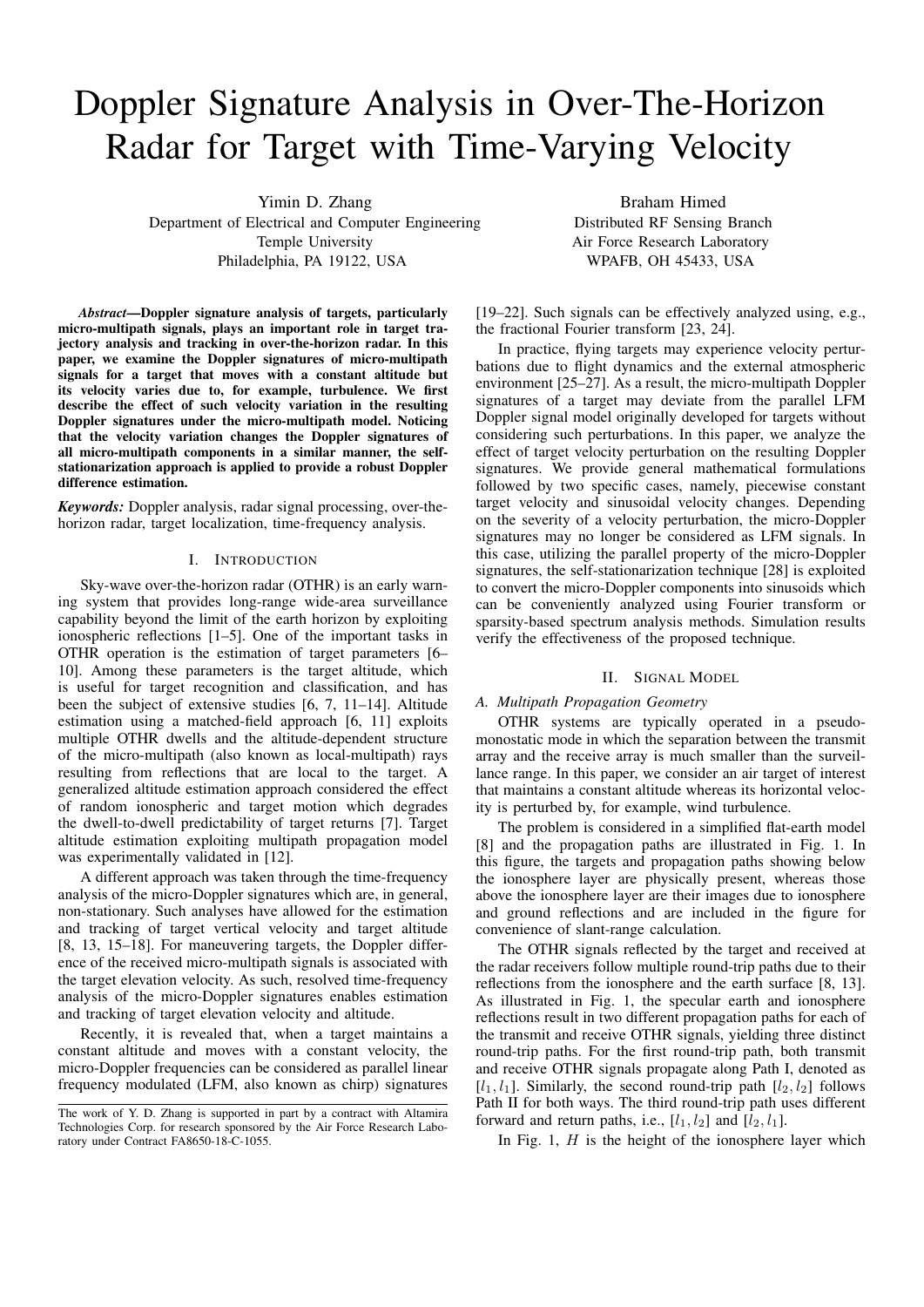

Fig. 1: Flat-earth local multipath propagation model of OTHR.

is assumed constant and its coarse estimate is available from ionosonde monitoring, and  $h$  is an unknown target altitude to be estimated. In addition, the target range  $R_t$  is time-varying with velocity  $v_t$ , i.e.,

$$
R_t = R_0 + \int_0^t v_t dt.
$$
 (1)

We first consider the case with a constant velocity, i.e.,  $v_t = v_0$ and thus

$$
R_t = R_0 + v_0 t. \tag{2}
$$

We will then consider several cases with different time-varying velocity patterns.

From Fig. 1, we can calculate the one-way slant ranges  $l_t^{(1)}$  and  $l_t^{(2)}$  of Path I and Path II in terms of the ionosphere height H, target range  $R_t$ , and target altitude h, as [8]:

$$
l_t^{(1)} = (R_t^2 + (2H - h)^2)^{\frac{1}{2}} = R_t \left( 1 + \frac{4H^2 + h^2 - 4Hh}{R_t^2} \right)^{\frac{1}{2}},
$$
\n(3a)\n
$$
l_t^{(2)} = (R_t^2 + (2H + h)^2)^{\frac{1}{2}} = R_t \left( 1 + \frac{4H^2 + h^2 + 4Hh}{R_t^2} \right)^{\frac{1}{2}},
$$
\n(3b)

In order to gain insightful observations of the relationship between the Doppler frequencies and the target motion, we exploit the first-order Taylor series expansion of Eq. (3) for approximation. Under the commonly satisfied assumption  $R_t \gg H \gg h$ , we obtain the following simplified expressions of the one-way slant ranges:

$$
l_t^{(1)} \approx R_t + \frac{2H}{R_t}(H - h), \quad l_t^{(2)} \approx R_t + \frac{2H}{R_t}(H + h). \quad (4)
$$

## *B. Multipath Doppler Signatures*

The slant ranges of the three round-trip paths (Path I:  $[l_{t_{\infty}}^{(1)}, l_{t_{\infty}}^{(1)}]$ , Path II:  $[l_t^{(2)}, l_t^{(2)}]$ , and Path III:  $[l_t^{(1)}, l_t^{(2)}]$  or  $[l_t^{(2)}, l_t^{(1)}]$ ) are respectively represented as:

$$
L_t^{(1)} = 2l_t^{(1)}, \quad L_t^{(2)} = 2l_t^{(2)}, \quad L_t^{(3)} = l_t^{(1)} + l_t^{(2)}.
$$
 (5)

The Doppler signatures corresponding to the three round-trip paths can be expressed as:

$$
\nu_t^{(i)} = -\frac{f_c}{c} \frac{\mathrm{d}L_t^{(i)}}{\mathrm{d}t} = -\frac{\mathrm{d}L_t^{(i)}}{\lambda \mathrm{d}t}, \qquad i = 1, 2, 3,\tag{6}
$$

where  $f_c$  is the carrier frequency of the OTHR signal, c is the velocity of the electromagnetic wave, and  $\lambda = c/f_c$  denotes the signal wavelength.

## III. TARGET DOPPLER CHARACTERISTICS

In this section, we investigate the micro-multipath Doppler frequencies of a target and the effect of variation in the target velocity. We first assume that the target is moving at a constant velocity  $\dot{R}_t = \dot{R} = v_0$ , and the effect of the variation of target velocity on the resulting Doppler signatures is then examined by exploiting a time-varying velocity  $\dot{R}_t$ .

## *A. Target with a Constant Velocity*

In this section, we will keep using  $\dot{R}$  instead of  $v_0$  to make the results more conveniently modified to a time-varying velocity case in the following subsections. Note that the target velocity  $\dot{R}$  takes a positive value when the target range increases with time, i.e., it moves away from the radar.

Using the approximations in Eq. (4), the derivatives of the one-way slant ranges are expressed as:

$$
\frac{dl_t^{(1)}}{dt} \approx \dot{R} - \frac{2H\dot{R}}{R_t^2} (H - h), \quad \frac{dl_t^{(2)}}{dt} \approx \dot{R} - \frac{2H\dot{R}}{R_t^2} (H + h).
$$
\n(7)

Using Eq. (6), we can find the Doppler frequencies due to the three round-trip paths as:

$$
\nu_t^{(1)} = \bar{\nu}_t + \Delta \nu_t, \quad \nu_t^{(2)} = \bar{\nu}_t - \Delta \nu_t, \quad \nu_t^{(3)} = \bar{\nu}_t, \quad (8)
$$

where

$$
\bar{\nu}_t = -\frac{\mathrm{d}(l_t^{(1)} + l_t^{(2)})}{\lambda \mathrm{d}t} \approx -\frac{2}{\lambda} \dot{R} + \frac{4H^2}{\lambda R_t^2} \dot{R}
$$
(9)

is termed as the nominal Doppler frequency, and

$$
\Delta \nu_t = -\frac{\mathrm{d}(l_1 - l_2)}{\lambda \mathrm{d}t} \approx \frac{4Hh}{\lambda R_t^2} \dot{R}
$$
 (10)

is referred to as the Doppler frequency difference between the micro-Doppler components. It is noted from Eqs. (9) and (10) that the target altitude information is more closely related to the Doppler frequency difference  $\Delta \nu_t$ .

Under the previous assumption  $R_t \gg H \gg h$ , the first term at the right-hand side of (9) contributes a dominant Doppler frequency with a constant value, whereas the second term at the right-hand side of (10) contributes a much smaller value to the Doppler frequency, which is assumed to vary slowly with time as it depends on  $R_t^2$ .

To clearly observe the time-dependency of the Doppler signatures, we use a Taylor series expansion to approximate  $1/R_t^2$  as

$$
\frac{1}{R_t^2} \approx \frac{1}{R_0^2} - \frac{2}{R_0^3} \dot{R}t.
$$
 (11)

Therefore,  $\bar{\nu}_t$  becomes

$$
\bar{\nu}_t \approx -\frac{2}{\lambda} \dot{R} + \frac{4H^2}{\lambda R_0^2} \dot{R} - \frac{8H^2}{\lambda R_0^3} \dot{R}^2 t.
$$
 (12)

It is clear that this is a chirp Doppler signature and, interestingly, the chirp rate, given as  $-8H^2R^2/(\lambda R_0^3)$ , is always negative for the scenario with a constant-velocity target, regardless of the direction of the target motion.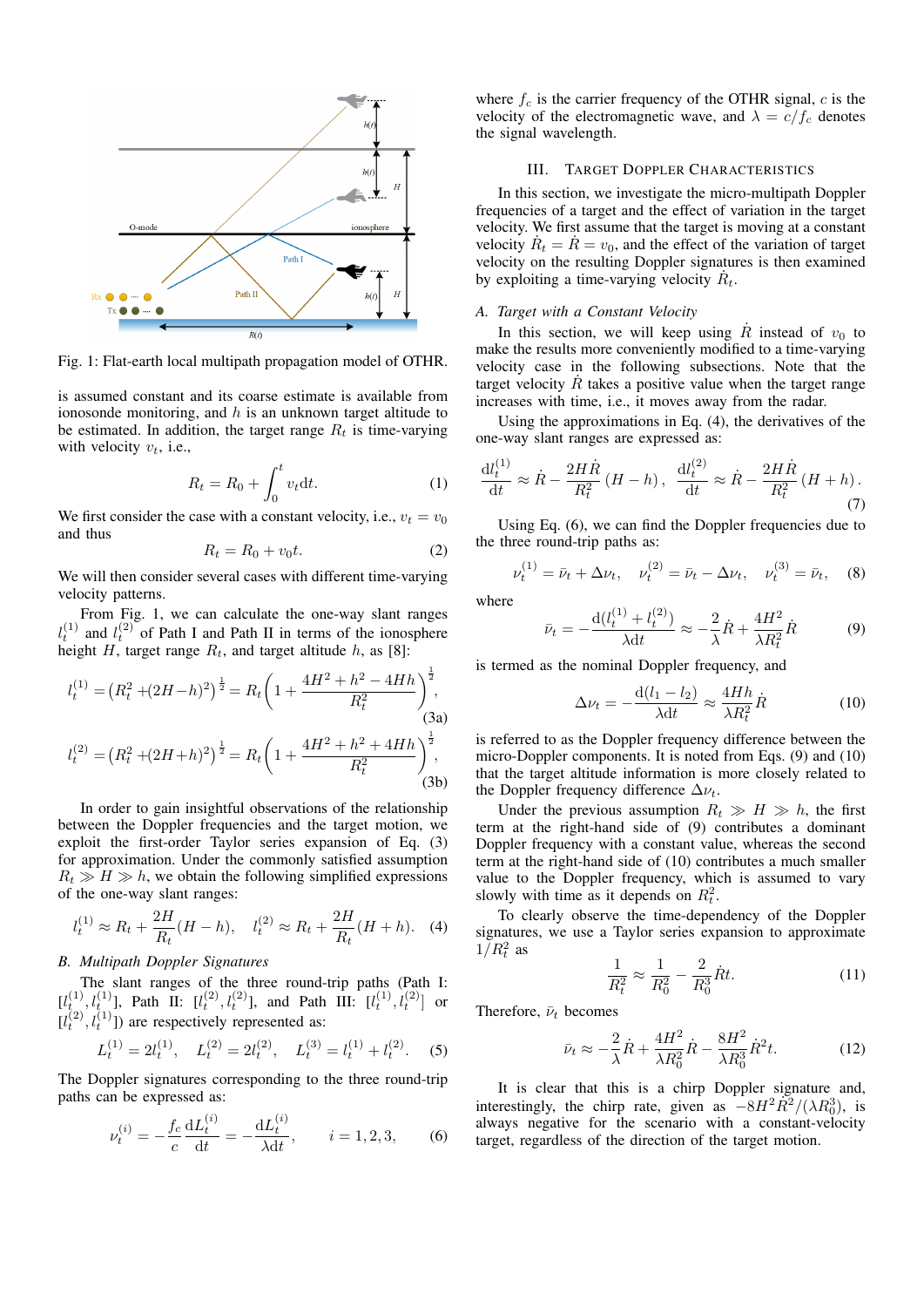When considering the term  $\Delta \nu_t$  given in (10), and because the variation of  $R_t$  is very small, i.e.,  $|\dot{R}t| \ll R_0$ , it can be approximated as a constant, i.e.,  $R_t \approx R_0$ . Thus, we have

$$
\Delta \nu_t \approx \frac{4Hh}{\lambda R_t^2} \dot{R} \approx \frac{4Hh}{\lambda R_0^2} \dot{R} := \Delta \nu.
$$
 (13)

As a result, it becomes clear that the Doppler signatures for the round-trip paths I and II are symmetric and wrap around the Doppler signature of the round-trip path III. The average Doppler component,  $\bar{\nu}_t$ , is a chirp that is shared by all three round-trip paths, whereas the small frequency difference between the Doppler signatures corresponding to different paths can be treated as a constant, denoted as  $\Delta \nu$ .

#### *B. Target with Time-Varying Constant Acceleration*

When the constant velocity of a target is perturbed, the instantaneous Doppler signature will deviate from the parallel LFM model. Consider a general model in which the instantaneous target velocity is described as

$$
\dot{R}_t = v_0 + \int_0^t a_t dt := v_0 + \Delta \dot{R}_t, \tag{14}
$$

where  $a_t$  is the instantaneous acceleration. In this case, the nominal Doppler frequency is obtained as

$$
\bar{\nu}_t \approx -\frac{2}{\lambda} \dot{R}_t + \frac{4H^2}{\lambda R_0^2} \dot{R}_t - \frac{8H^2}{\lambda R_0^3} \dot{R}_t^2 t \n= -\frac{2}{\lambda} (v_0 + \Delta \dot{R}_t) + \frac{4H^2}{\lambda R_0^2} (v_0 + \Delta \dot{R}_t) - \frac{8H^2}{\lambda R_0^3} (v_0 + \Delta \dot{R}_t)^2 t.
$$
\n(15)

Typical aircraft velocity fluctuations are much smaller than the aircraft velocity [27], that is,  $|\Delta \dot{R}_t| \ll |v_0|$ . Therefore, when  $|a(t)| \geq 4H^2v_0^2/R_0^3$ , the instantaneous slope of the nominal Doppler frequency  $\bar{\nu}_t$ , that is,  $d\bar{\nu}_t/dt$ , is dominated by  $-2a(t)/\lambda$ . As a result, the Doppler signatures depend on the perturbation patterns and will likely deviate from the LFM model described in (13). Two examples will be described in Sections IV and V.

On the other hand, the Doppler difference between the three multipath Doppler components becomes

$$
\Delta \nu_t \approx \frac{4Hh}{\lambda R_0^2} \dot{R}_t = \frac{4Hh}{\lambda R_0^2} (v_0 + \Delta \dot{R}_t) \approx \frac{4Hh}{\lambda R_0^2} v_0 := \Delta \nu.
$$
 (16)

The last approximation is rendered from  $|\Delta \dot{R}_t| \ll |v_0|$  as discussed above.

In summary, for target perturbation due to turbulence, the main impact to the Doppler signature is the change of the Doppler slope which is shared by the three micro-multipath components, whereas its impact on the Doppler difference is insignificant so that micro-Doppler signatures can still be considered parallel in the time-frequency domain.

Such observations reveal that, when the target altitude is concerned, instead of directly estimating the three Doppler signatures, it is much simpler to estimate the Doppler difference. The self-stationarization technique reported in [28] is useful for the estimation of the Doppler difference without the need to consider the variation in the nominal Doppler frequency. Because all Doppler signatures of the micro-multipath signals are parallel, the self-stationarization results in the sinusoidal output for convenience of analysis of the difference Doppler

TABLE I: Key Parameters (unless otherwise specified)

| Parameter                    | Notation         | Value           |
|------------------------------|------------------|-----------------|
| Initial range                | $R_0$            | $2,500$ km      |
| Ionosphere height            | H                | 350 km          |
| Target altitude              | $\boldsymbol{h}$ | $20 \text{ km}$ |
| Target initial velocity      | $v_0$            | $-300$ m/sec    |
| Carrier frequency            | $f_c$            | 16 MHz          |
| Pulse repetition frequency   | $f_s$            | 140 Hz          |
| Signal-to-noise ratio        | <b>SNR</b>       | $-10$ dB        |
| Coherent processing interval | $\tau$           | 30 <sub>s</sub> |

frequency. The target altitude can be obtained from (16) using coarse estimate of the target range and velocity, which are much easier to obtain.

# IV. DOPPLER SIGNATURE STATIONARIZATION AND ANALYSIS

Under this assumption, the received signal can be expressed as [28, 29]:

$$
x_t = A^{(1)} \exp(j\phi_t^{(1)}) + A^{(2)} \exp(j\phi_t^{(2)}) + A^{(3)} \exp(j\phi_t^{(3)}),
$$
\n(17)

where  $A^{(i)}$  and  $\phi_t^{(i)}$  are, respectively, the path loss and the instantaneous phase of the *i*th path for  $i = 1, 2$ , and 3.

The instantaneous phases can be expressed as

$$
\phi_t^{(i)} = -2\pi \int_0^t \nu_t^{(i)} dt = -2\pi \int_0^t \left(\bar{\nu}_t + \xi^{(i)} \Delta \nu\right) dt, \quad (18)
$$

where  $\xi^{(1)} = 1$ ,  $\xi^{(2)} = -1$ , and  $\xi^{(3)} = 0$ .

For clarity, we denote  $\theta_t = -2\pi \int_0^t \bar{\nu}_t dt$  and  $\psi_t =$  $-2\pi \int_0^t \Delta \nu dt$ . Then, (18) can be written as

$$
\phi_t^{(1)} = \theta_t + \psi_t, \quad \phi_t^{(2)} = \theta_t - \psi_t, \quad \phi_t^{(3)} = \theta_t. \tag{19}
$$

Signal self-stationarization is achieved by multiplying  $x_t$  with its conjugation,  $x_t^*$ , resulting in

$$
|x_t|^2 = x_t x_t^*
$$
  
=  $(|A_1|^2 + |A_2|^2 + |A_3|^2)$   
+  $(A_1 A_3^* + A_2^* A_3) \exp(-j\psi_t)$   
+  $(A_1^* A_3 + A_2 A_3^*) \exp(j\psi_t)$   
+  $A_1 A_2^* \exp(-j2\psi_t) + A_1^* A_2 \exp(j2\psi_t).$  (20)

It is clear from the above expression that the resulting product  $|x_t|^2$  does not depend on  $\hat{\theta}_t$ . It contains DC component,  $\pm \psi_t$ , and  $\pm 2\psi_t$ . As a result, the effect of Doppler variation due to the target velocity perturbation vanishes, thereby enabling robust estimation of the Doppler difference. In particular, in the underlying problem, as  $\psi_t$  is obtained from constant Doppler difference  $\Delta \nu$ ,  $|x_t|^2$  renders five constant frequency components, namely,  $0, \pm \Delta \nu$ , and  $\pm 2\Delta \nu$ . Such results can be easily solved using Fourier transform or sparsity-based line spectrum estimation methods.

To provide improved visualization and estimation of the Doppler difference of interest, two post-processing steps are carried out. First, we remove the dominant DC component through the subtraction of the signal average component. Second, we fuse the information contained in the four harmonic non-zero frequency signatures to enhance the desired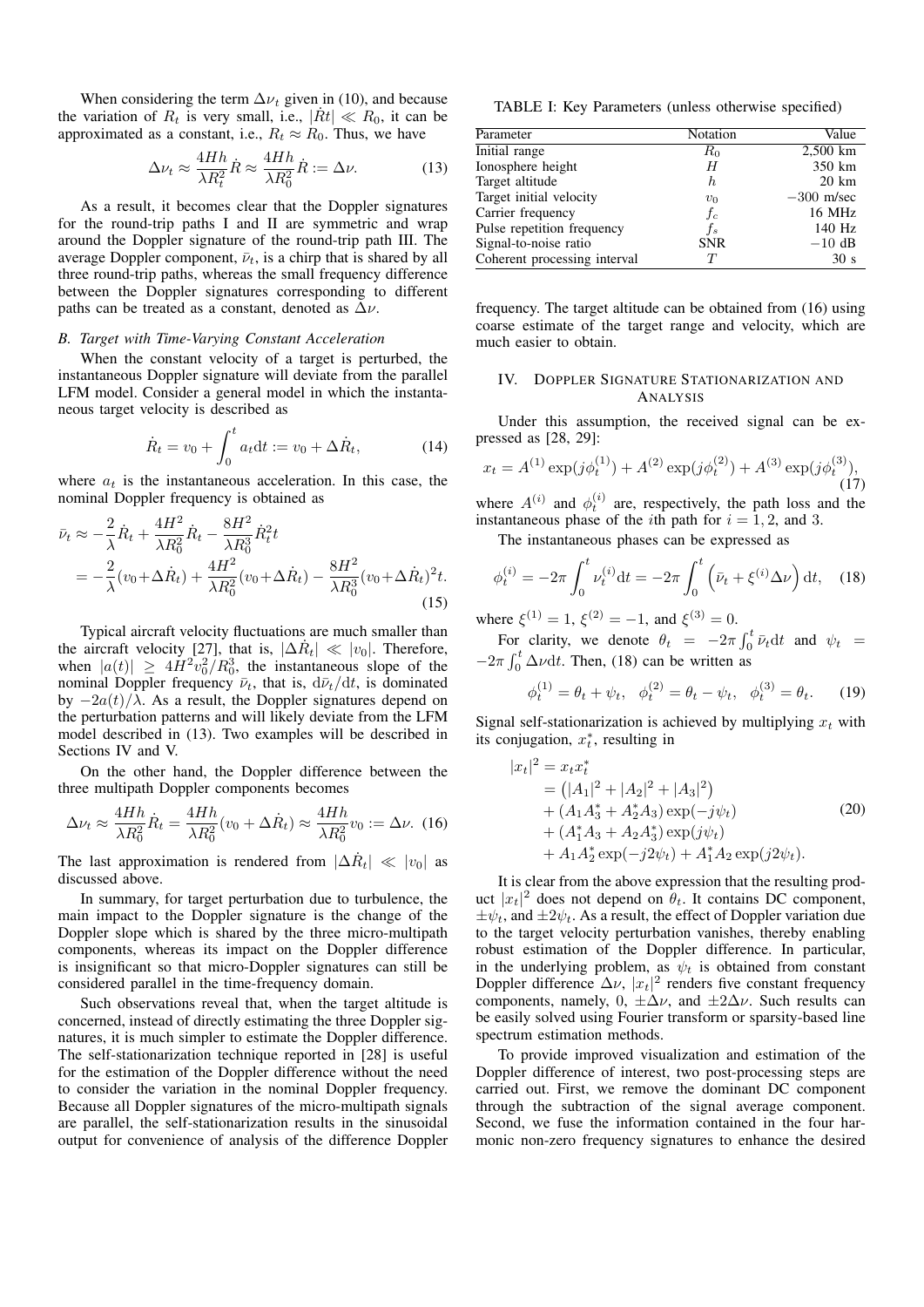

Fig. 2: Doppler signatures of the three micro-multipath components.



Fig. 3: Different Doppler frequencies obtained after performing self-stationarization.



Fig. 4: Fourier-based Doppler frequency difference estimation.

component of  $\Delta \nu$ . Denote  $X(f)$  as the spectrum of  $|x_t|^2$ , we compute the following quantity:

$$
Y(f) = |X(f)X(f/2)|.
$$
 (21)

Because the spectrum are symmetric, only the positive frequency needs to be considered and processed.

#### V. SIMULATION RESULTS

Consider a target flying at a constant altitude, and the other key parameters are listed in Table I. Note that the input signalto-noise ratio (SNR) included the array gain offered by the OTHR which is typically operated in a multiple-input multipleoutput (MIMO) radar mode.

To show the effectiveness of the proposed method, we first show the Doppler signatures for three different scenarios: (1)

Target with a constant velocity is considered as a baseline; (2) Target velocity varies from −500 m/s to −495 m/s during a 5 second time period between  $15 \le t \le 20$  s; (3) Target velocity varies in a sinusoidal manner with maximum velocity deviation of 5 m/s. The resulting Doppler signatures are illustrated in Fig. 2. The depicted signatures confirm our earlier analyses that the Doppler signatures are no longer LFM but the Doppler differences between them remain approximately constant. Fig. 3 shows the Doppler difference obtained from the stationarized signal  $|x_t|^2$ . It is clear that the three cases render the same Doppler difference with indistinguishable variations.

Fig. 4(a) shows the simulated spectrum of the Doppler difference for the three cases. A Hamming window is applied to the entire data length to reduce the sidelobe levels. All three cases render similar results. Fig. 4(b) shows the result after the removal of the dominant DC component to better represent